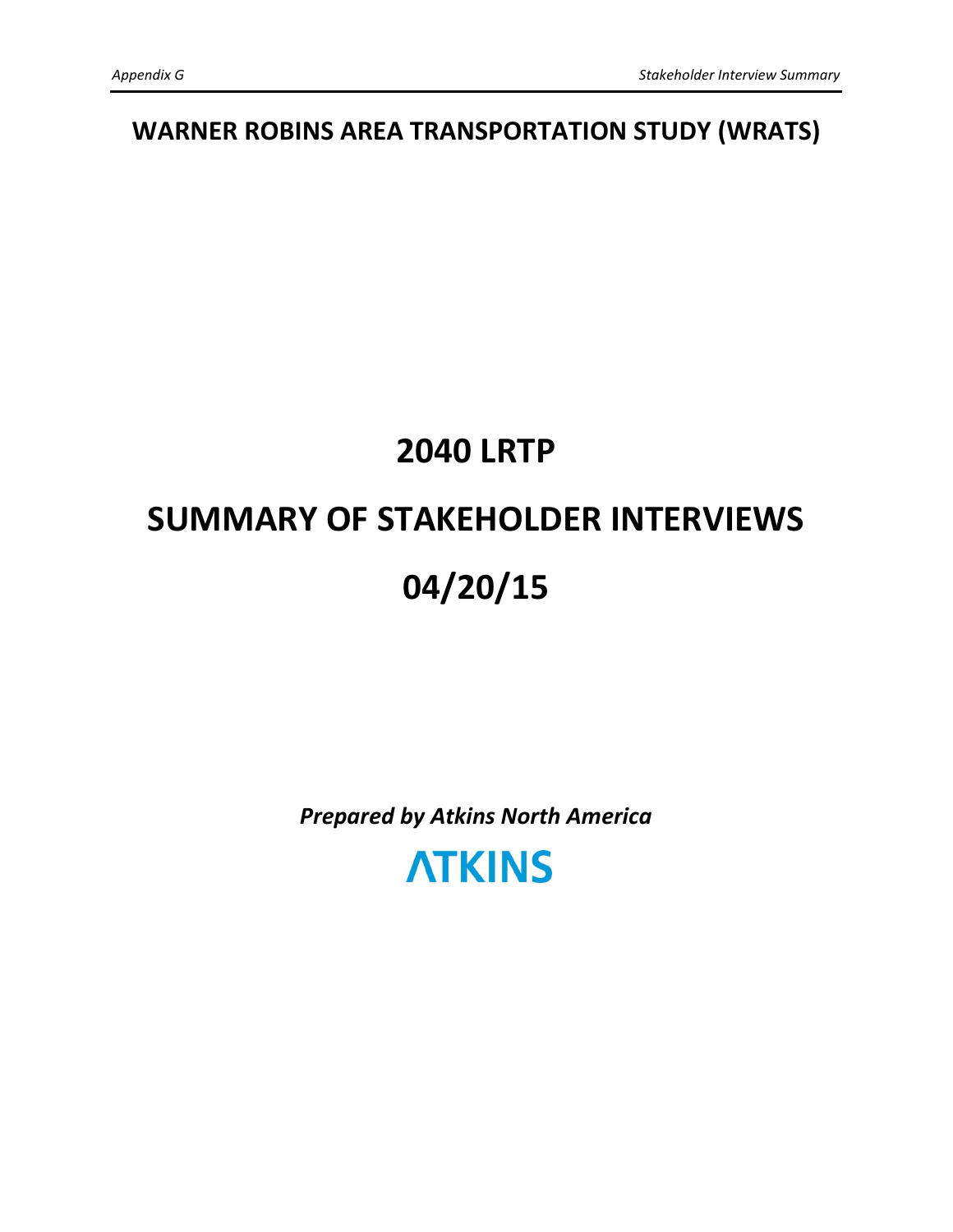# Introduction

As part of public outreach and involvement for the 2040 WRATS Long Range Transportation Plan (LRTP), a series of stakeholder interviews were conducted between early January and March 2015. This document summarizes what we heard from stakeholders about transportation and development issues in the Warner Robins Region.

## Summary of Stakeholder Interviews

Stakeholders were contacted from a list compiled by WRATS of agency representatives with unique and divergent perspectives on transportation and development issues in the Warner Robins region. Stakeholders represent agencies involved in the business and civic communities, minority communities, educational and cultural institutions, transportation professionals, major employers, and governmental entities including the military. Stakeholders were also selected to get a good geographic distribution reflective of various communities in the Warner Robins Region.

#### **Stakeholders**

| Robins AFB/78 <sup>th</sup> CES              | Sacred Heart Catholic Church, Hispanic Ministry  |
|----------------------------------------------|--------------------------------------------------|
| Middle Georgia Regional Commission           | Central Georgia Technical College                |
| Robins Regional Chamber of Commerce          | Middle Georgia State College-Warner Robins       |
| Perry Chamber of Commerce                    | Georgia Military College-Warner Robins           |
| Houston County Development Authority         | Fort Valley State University-Warner Robins       |
| Warner Robins Redevelopment Agency           | City of Warner Robins-Safety                     |
| Downtown Development Authority               | <b>Houston County NAACP</b>                      |
| 21 <sup>st</sup> Century Partnership         | Byron Main Street/Downtown Development Authority |
| Perry-Houston County Airport                 | 100 Black Men of Macon-Middle Georgia            |
| <b>Houston Healthcare</b>                    | True Light Transportation                        |
| Latin American Association of Middle Georgia |                                                  |

Each potential Stakeholder was contacted at least twice by email and called at least once if they did not respond to the emails or there were reasons to believe that the email address was incorrect or the email was not delivered correctly. From the list of 21 potential stakeholders, 10 stakeholders provided either detailed interviews or responses to a questionnaire meant to elicit their opinion on regional transportation and development issues. The questionnaire is shown below. All stakeholders were informed that, whatever their response to individual questions, what we really wanted was their perspective on what transportation issues were important to consider in the development of the WRATS 2040 LRTP. Stakeholders were assured of the anonymity of their response as a means to get unbiased answers.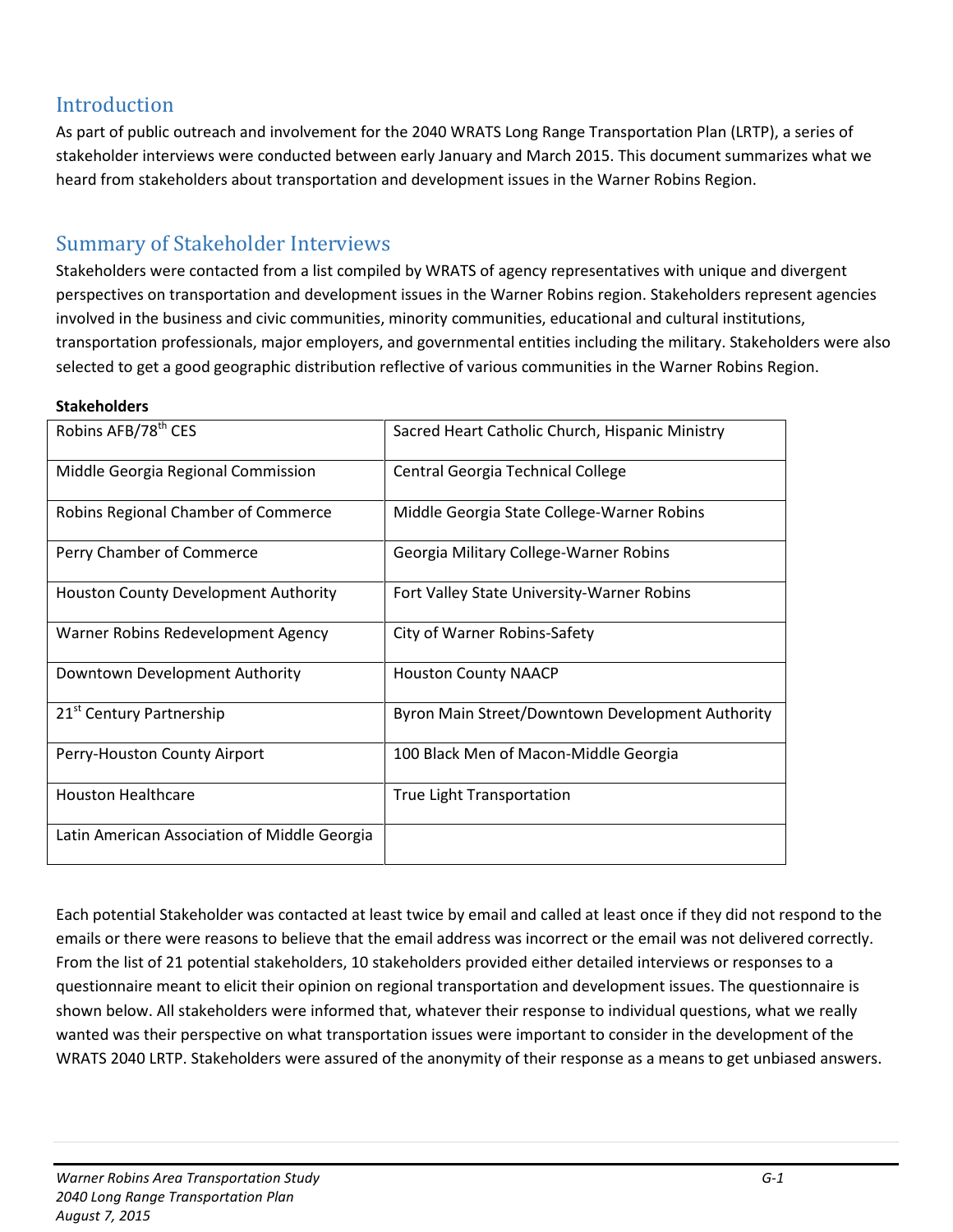# Stakeholder Questionnaire

|    | <b>WRATS 2040 Long Range Transportation Plan</b><br>Name/Org-                                                                                                                            |                                                                                |  |  |  |  |  |  |
|----|------------------------------------------------------------------------------------------------------------------------------------------------------------------------------------------|--------------------------------------------------------------------------------|--|--|--|--|--|--|
|    | Date/Time-<br><b>Stakeholder Interview Questions</b>                                                                                                                                     |                                                                                |  |  |  |  |  |  |
| 1. | How would you rate the existing transportation system in WR? (i.e. Good/Fair/Poor/Other/Don't Know)<br>Safety/Accidents<br>a)<br>Peak hour traffic congestion<br>b)<br>Maintenance<br>c) |                                                                                |  |  |  |  |  |  |
|    | <b>Bicycle System</b><br>d)                                                                                                                                                              |                                                                                |  |  |  |  |  |  |
|    | Walkability/Pedestrian Systems<br>e)                                                                                                                                                     |                                                                                |  |  |  |  |  |  |
|    | Truck Traffic and Commercial freight service (truck/rail)<br>f)                                                                                                                          |                                                                                |  |  |  |  |  |  |
|    | g)                                                                                                                                                                                       | Traffic Operations (i.e. traffic signal timing/coordination/access management) |  |  |  |  |  |  |
|    | h)<br><b>Transit System</b>                                                                                                                                                              |                                                                                |  |  |  |  |  |  |
| 2. | What changes do you see happening in WR over the next 20-25 years? What changes to the transportation system<br>are needed?                                                              |                                                                                |  |  |  |  |  |  |
|    |                                                                                                                                                                                          |                                                                                |  |  |  |  |  |  |
| 3. | Which 3 issues are most important to address in the 2040 LRTP? i.e.                                                                                                                      |                                                                                |  |  |  |  |  |  |
|    | Maintenance/repair of existing transportation infrastructure<br>a)                                                                                                                       |                                                                                |  |  |  |  |  |  |
|    | New roads or added capacity on roads<br>b)                                                                                                                                               |                                                                                |  |  |  |  |  |  |
|    | Improved safety<br>c)                                                                                                                                                                    |                                                                                |  |  |  |  |  |  |
|    | d)<br>Improved road operations and traffic signal timing                                                                                                                                 |                                                                                |  |  |  |  |  |  |
|    | e)<br>Developing a transit system<br>f)<br>Additional bicycle and pedestrian facilities                                                                                                  |                                                                                |  |  |  |  |  |  |
|    | Truck routing and access<br>g)                                                                                                                                                           |                                                                                |  |  |  |  |  |  |
|    | Improved road signage, wayfinding and directions<br>h)                                                                                                                                   |                                                                                |  |  |  |  |  |  |
|    |                                                                                                                                                                                          |                                                                                |  |  |  |  |  |  |
| 4. | Are there particular projects or types of projects that you think need emphasis? i.e. safety, transit, road                                                                              |                                                                                |  |  |  |  |  |  |
|    | maintenance, road capacity, bicycle, pedestrian, freight?                                                                                                                                |                                                                                |  |  |  |  |  |  |
|    |                                                                                                                                                                                          |                                                                                |  |  |  |  |  |  |
| 5. | Are there particular corridors or areas that need transportation improvements?                                                                                                           |                                                                                |  |  |  |  |  |  |
| 6. | Who do you think needs to be engaged in the LRTP planning process?                                                                                                                       |                                                                                |  |  |  |  |  |  |
|    |                                                                                                                                                                                          |                                                                                |  |  |  |  |  |  |
|    |                                                                                                                                                                                          |                                                                                |  |  |  |  |  |  |
| 7. | Do you think funding is adequate for maintenance and improvements to the transportation system? (yes/no) If                                                                              |                                                                                |  |  |  |  |  |  |
|    | not, how do you think additional funds should be raised and by whom i.e. sales tax, fuel tax, fees, at the                                                                               |                                                                                |  |  |  |  |  |  |
|    | state level, or at the local level?                                                                                                                                                      |                                                                                |  |  |  |  |  |  |
|    |                                                                                                                                                                                          |                                                                                |  |  |  |  |  |  |
| 8. | What types of transportation improvements do you see as being most beneficial to the economy and                                                                                         |                                                                                |  |  |  |  |  |  |
|    | retention/creation of jobs?                                                                                                                                                              |                                                                                |  |  |  |  |  |  |
|    |                                                                                                                                                                                          |                                                                                |  |  |  |  |  |  |
| 9. | What types of transportation improvements do you see as being most beneficial to the region's quality of life                                                                            |                                                                                |  |  |  |  |  |  |
|    |                                                                                                                                                                                          |                                                                                |  |  |  |  |  |  |
|    | 10. What other issues/factors do we need to take into consideration in the long-range transportation plan?                                                                               |                                                                                |  |  |  |  |  |  |
|    |                                                                                                                                                                                          |                                                                                |  |  |  |  |  |  |
|    |                                                                                                                                                                                          |                                                                                |  |  |  |  |  |  |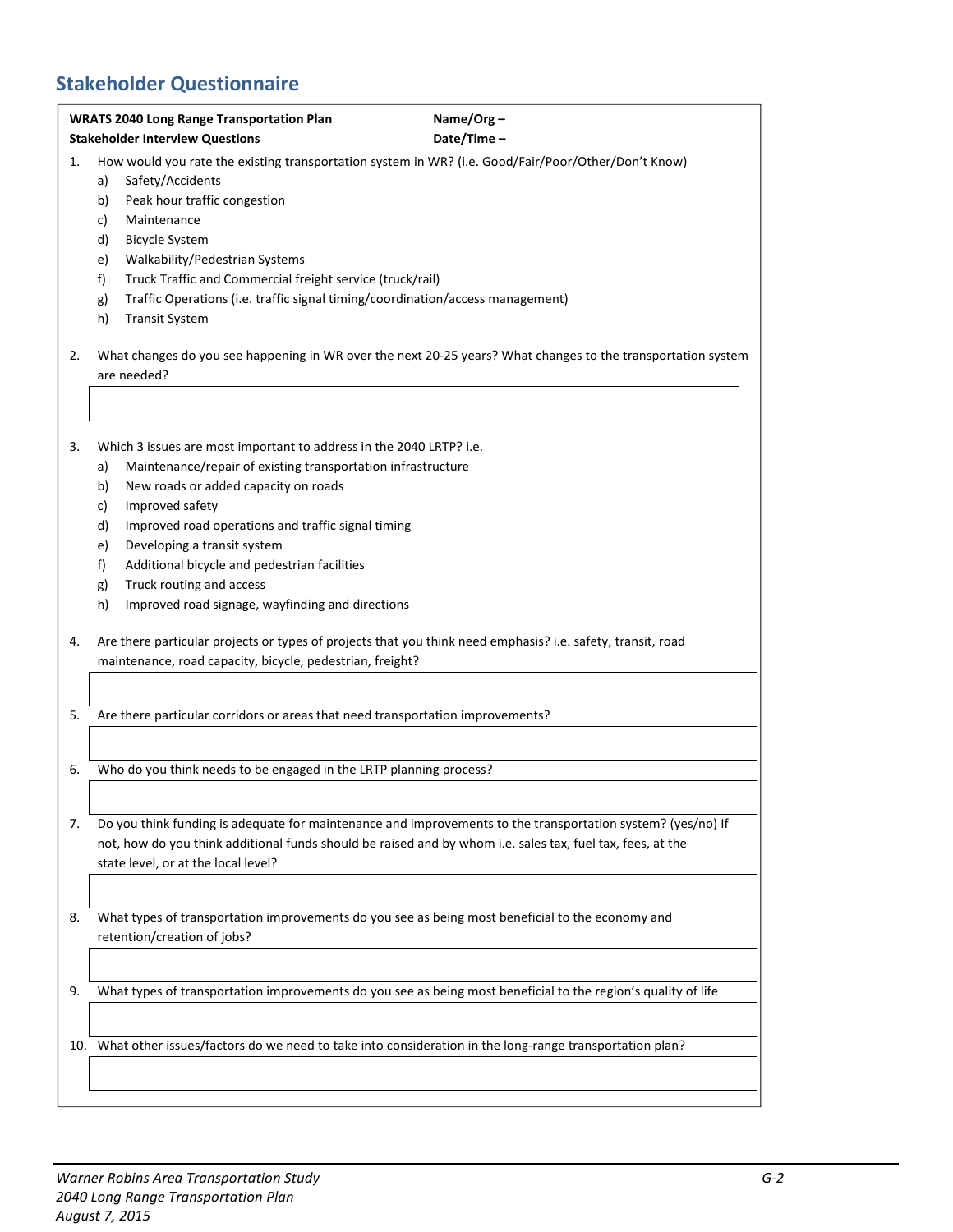#### Rating the Existing WR Region Transportation System

Most stakeholders rated the overall transportation system in the Warner Robins region as good or fair to good with some notable exceptions. The table below presents responses to the question about various aspects of the region's transportation system. Each tick mark in the table represents an individual stakeholder rating.

| <b>Existing Transportation System Evaluation</b> |         |       |          |       |       |                                                        |  |  |  |
|--------------------------------------------------|---------|-------|----------|-------|-------|--------------------------------------------------------|--|--|--|
|                                                  | Rating  |       |          |       |       |                                                        |  |  |  |
|                                                  |         |       |          |       | Don't |                                                        |  |  |  |
| Aspect                                           | Good    | Fair  | Poor     | Other | Know  | Notes/Remarks                                          |  |  |  |
| Safety/Accidents                                 | III     | III   |          |       |       |                                                        |  |  |  |
| Peak Hour Traffic Congestion                     | Ш       | III1  | ШI       |       |       | exceptions, major east-west routes are bad in PM       |  |  |  |
| Maintenance                                      | 1111111 | Ш     |          |       |       | potholes on Watson                                     |  |  |  |
| <b>Bicycle System</b>                            |         | Ш     | 1111111  |       |       | dangerous                                              |  |  |  |
| Pedestrian System                                |         |       | 11111111 |       |       | gaps                                                   |  |  |  |
| <b>Truck Traffic and Freight Service</b>         | ШЕ      | Ш     |          |       |       | certain areas getting worse, expect SR-96 to get worse |  |  |  |
| <b>Traffic Operations</b>                        | Ш       | IIIII | Ш        |       |       | Centerville commercial area on Watson is bad           |  |  |  |
| <b>Transit System</b>                            |         |       | 111111   | Ш     |       | "What transit system?"                                 |  |  |  |

Most frequently noted as positive transportation system aspects were maintenance, safety and movement of trucks and freight through the transportation network. Those aspects with the most negative ratings were transit – where often it was noted that there is essentially no transit in the Warner Robins Region, the pedestrian system/walkability, and the bicycle system. Although traffic operations had generally positive ratings many people noted that there were problems in specific areas at certain times of the day, mostly in the evening peak hour and associated with shift changes at RAFB. The comments for peak hour traffic congestion noted that most problems are on east-west facilities and to some extent with traffic associated with RAFB. Locations noted with congestion problems tended to be the primary east-west roads of Watson Boulevard/SR-247 Connector, Russell Parkway, and SR-96 in addition to SR-247 in the vicinity of base gates. These are generally the same locations where people noted problems with traffic operations.

#### Changes Expected in WR over the Next 20 – 25 Years

All stakeholders expect continued population and employment growth in the region with some noting that these prospects are largely tied to RAFB and continuing missions there. Most stakeholders expect growth to move to the west and south from the current urban limits with an element of continued sprawl and reliance on autos. Some stakeholders noted increased development along SR-96. Several noted that there is momentum to redevelop W.R. downtown as more mixed-use with higher density, emphasizing walkability, and that such development would be marketable. A few noted that W.R. and Houston County are trying to get in front of development and place or reserve infrastructure to avoid problems with growth later. Most stakeholders expect traffic to increase and see an increasing need for a transit system, and bicycle and pedestrian facilities. Although most stakeholders see a need for transit for some populations currently, and a mid to long term need to develop a broader public transit system, some seemed to question how the system would be paid for and operated, and how many transit users there would actually be. Several stakeholders noted that development of bicycle and pedestrian facilities should be tied to development of green space, parks, and recreational areas. A few stakeholders felt that bike facilities or mixed-use trails to RAFB would be heavily used, and that the Wellston Trail should be extended.

#### Which 3 Issues are Most Important to Address in the 2040 LRTP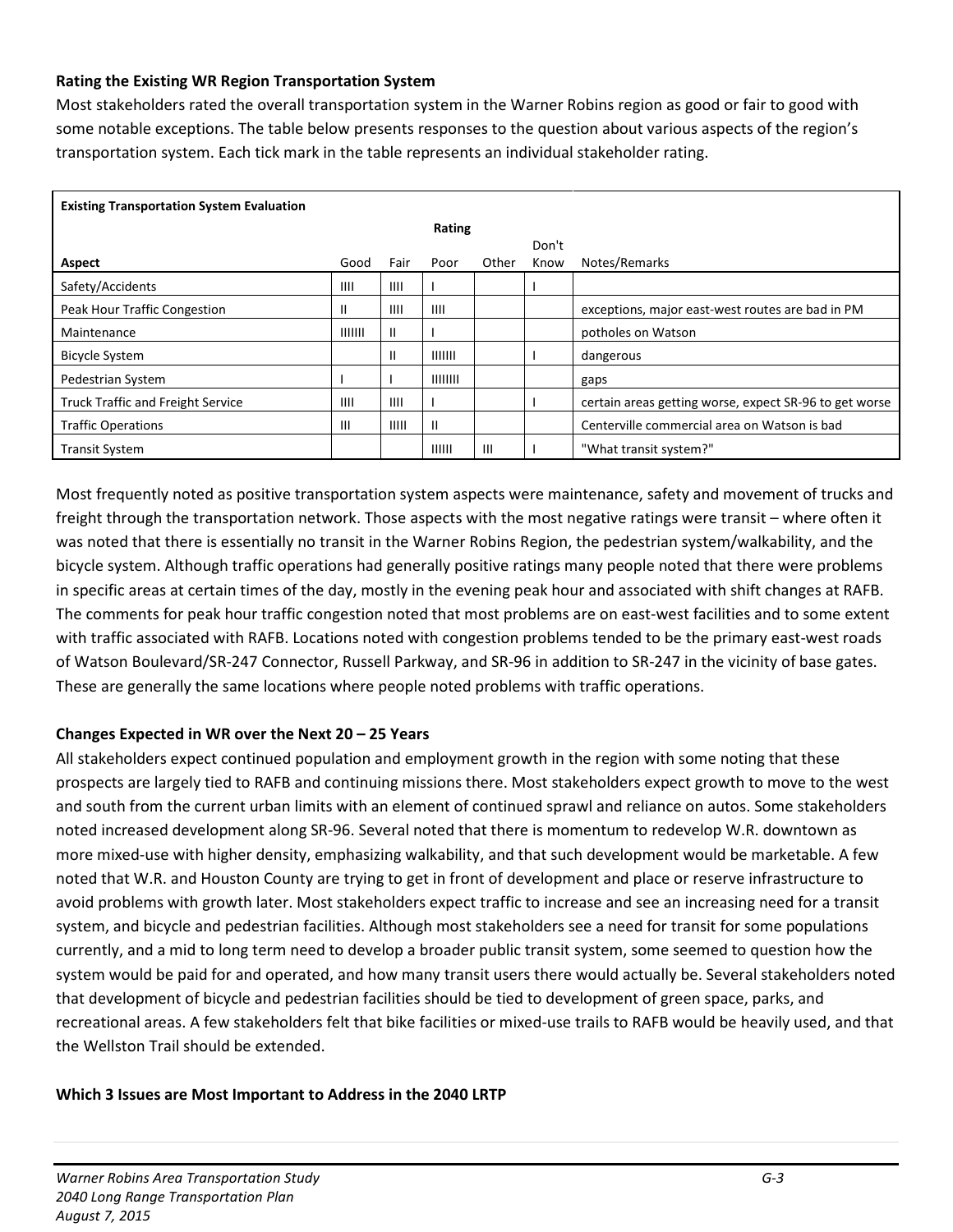Most stakeholders chose developing a transit system and new roads or added capacity on roads as their first or second priority. Improved operations and safety of roads and additional bicycle and pedestrian facilities tended to be a third priority. Maintenance of existing transportation infrastructure was a first priority of one stakeholder and a second or third priority of a couple of other stakeholders. No one considered truck routing and access or improved signage and access to be among their top three priorities for the LRTP.

#### Particular Projects or types of Projects that Need Emphasis

Most stakeholders gave similar answers to the question about which projects or types of projects need emphasis transit, road capacity/widening, and bicycle and pedestrian facilities.

#### Particular Corridors or Areas that Need Transportation Improvements

Nearly all stakeholders indicated that the primary east-west road corridors -- Watson Boulevard/SR-247 Connector, Russell Parkway, and SR-96 need improvement. Having a circulator transit system in the Warner Robins CBD that provides service to RAFB gate area was mentioned. Redevelopment of the Warner Robins downtown as a mixed-use walkable higher density area was mentioned.

#### Who Do You think needs to be engaged in the LRTP Planning Process

Most stakeholders felt that businesses, tax payers and residents need to be involved in the LRTP process. RAFB was mentioned specifically by several. City and County elected officials were mentioned as important to the process and ultimate acceptance of the plan. Several stakeholders mentioned that schools and/or colleges need to be involved in LRTP development.

#### Funding Adequacy for Maintenance and Improvements to the Transportation System and How Should Funds be Raised

Most stakeholders think that current transportation funding is adequate but that over the long term it will need to be increased. Quite a few mentioned the Houston County SPLOST as a successful transportation funding mechanism. A few stakeholders said funds need to be increased from all sources. Many expressed preference for local funding mechanisms such as SPLOST because it is familiar, and has been viewed as successful and transparent. Several said that the State needs to provide additional resources for transportation funding.

#### Transportation Improvements Most Beneficial to the Economy and Retention/Creation of Jobs

Most stakeholders indicated that new and wider roads and transportation operations improvements were likely the most beneficial to the region's economy and creation or retention of jobs. Some noted that improvements that facilitate truck movements and freight are increasingly important to the region with a few noting the anticipated increase in freight associated with the expansion of the port in Savannah and the tie to I-16 and I-75 through the region via SR-96. A few noted that whatever transportation improvements were needed to keep RAFB viable and expanding were probably the most important. One stakeholder noted the possibility of joint civilian/military operations at RAFB to facilitate industrial development and associated freight movement. At least one stakeholder expressed that development of a transit system was important to the economy and job creation.

#### Transportation Improvements Seen as Being Most Beneficial to the Region's Quality of Life

Most stakeholders viewed development of additional bicycle and pedestrian facilities and transit as important to improving the region's quality of life. A number noted that bicycle and pedestrian facilities were important for personal health and could be tied to increased green space and recreational opportunities. A number of stakeholders noted the